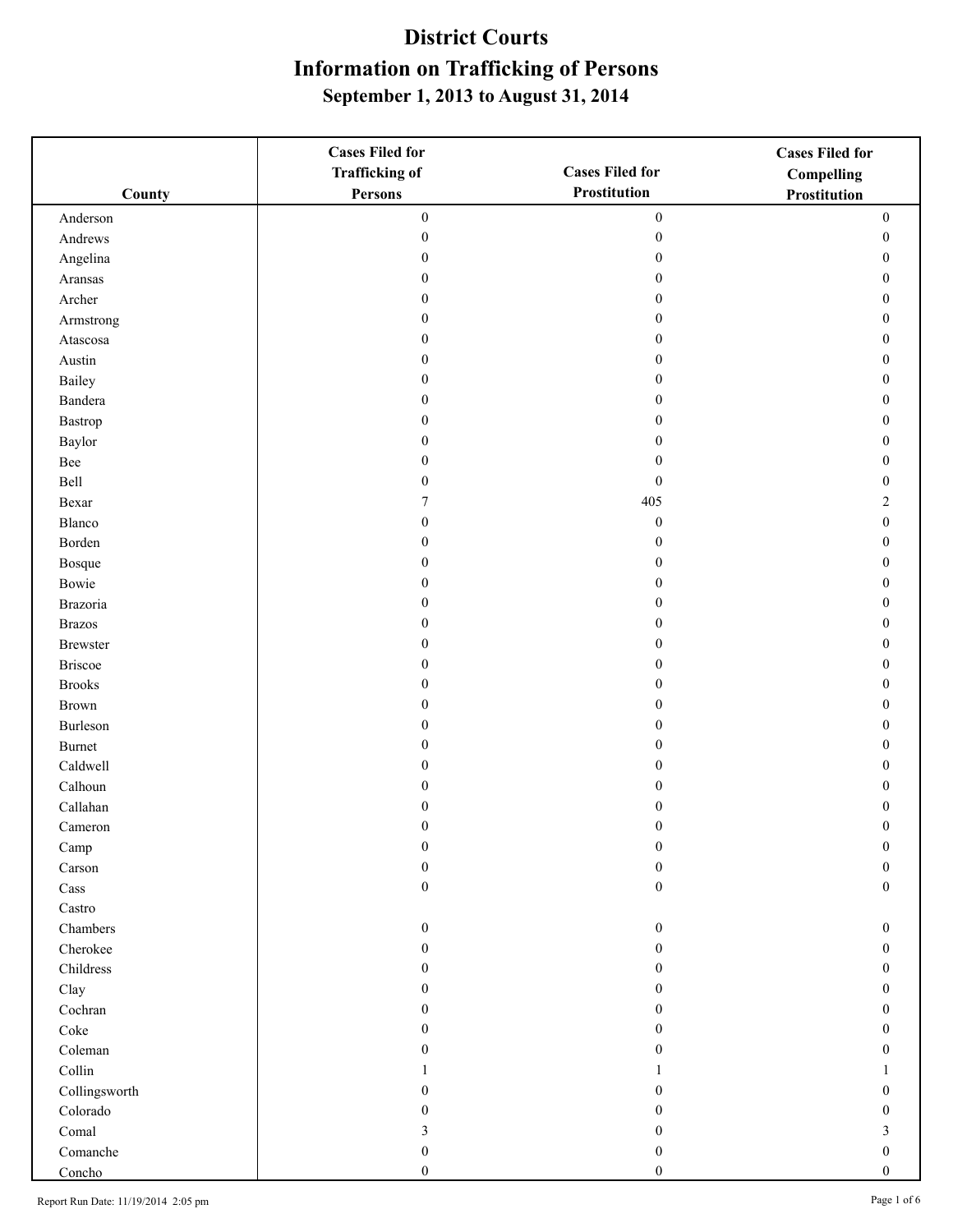|                                | <b>Cases Filed for</b> |                        | <b>Cases Filed for</b> |
|--------------------------------|------------------------|------------------------|------------------------|
|                                | <b>Trafficking of</b>  | <b>Cases Filed for</b> | <b>Compelling</b>      |
| County                         | Persons                | Prostitution           | Prostitution           |
| Cooke                          | $\boldsymbol{0}$       | $\boldsymbol{0}$       | $\boldsymbol{0}$       |
| Coryell                        | $\boldsymbol{0}$       | $\boldsymbol{0}$       | $\boldsymbol{0}$       |
| Cottle                         | $\boldsymbol{0}$       | $\boldsymbol{0}$       | $\boldsymbol{0}$       |
| Crane                          | $\overline{0}$         | $\theta$               | $\boldsymbol{0}$       |
| Crockett                       | $\boldsymbol{0}$       | $\mathbf{0}$           | $\boldsymbol{0}$       |
| Crosby                         | $\boldsymbol{0}$       | $\mathbf{0}$           | $\boldsymbol{0}$       |
| Culberson                      | $\boldsymbol{0}$       | $\mathbf{0}$           | $\boldsymbol{0}$       |
| Dallam                         | $\boldsymbol{0}$       | $\boldsymbol{0}$       | $\boldsymbol{0}$       |
| Dallas                         | $11\,$                 | 341                    | 33                     |
| Dawson                         | $\boldsymbol{0}$       | $\boldsymbol{0}$       | $\boldsymbol{0}$       |
| De Witt                        | $\boldsymbol{0}$       | $\boldsymbol{0}$       | $\boldsymbol{0}$       |
| Deaf Smith                     | $\boldsymbol{0}$       | $\boldsymbol{0}$       | $\boldsymbol{0}$       |
| Delta                          | $\boldsymbol{0}$       | $\boldsymbol{0}$       | $\boldsymbol{0}$       |
| Denton                         | 2                      | $\mathbf{0}$           | $\boldsymbol{0}$       |
| Dickens                        | $\boldsymbol{0}$       | $\theta$               | $\boldsymbol{0}$       |
| Dimmit                         | $\boldsymbol{0}$       | $\theta$               | $\boldsymbol{0}$       |
| Donley                         | $\boldsymbol{0}$       | $\mathbf{0}$           | $\boldsymbol{0}$       |
| Duval                          | 6                      | $\boldsymbol{0}$       | $\boldsymbol{0}$       |
| Eastland                       | $\boldsymbol{0}$       | $\mathbf{0}$           | $\boldsymbol{0}$       |
| Ector                          | $\boldsymbol{0}$       | $\boldsymbol{0}$       | $\boldsymbol{0}$       |
| Edwards                        | $\bf{0}$               | $\theta$               | $\boldsymbol{0}$       |
| El Paso                        | $\boldsymbol{0}$       | $\theta$               | $\boldsymbol{0}$       |
| Ellis                          | $\boldsymbol{0}$       | $\theta$               | $\boldsymbol{0}$       |
| Erath                          | $\boldsymbol{0}$       | $\theta$               | $\boldsymbol{0}$       |
| Falls                          | $\boldsymbol{0}$       | $\boldsymbol{0}$       | $\boldsymbol{0}$       |
| $\ensuremath{\textsc{Fannin}}$ | $\boldsymbol{0}$       | $\theta$               | $\boldsymbol{0}$       |
| Fayette                        | $\overline{0}$         | $\theta$               | $\mathbf{0}$           |
| Fisher                         | 0                      | $\theta$               | $\boldsymbol{0}$       |
| Floyd                          | $\boldsymbol{0}$       | $\theta$               | $\boldsymbol{0}$       |
| Foard                          | $\overline{0}$         | $\theta$               | $\boldsymbol{0}$       |
| Fort Bend                      | 0                      |                        | 1                      |
| Franklin                       | $\boldsymbol{0}$       | $\boldsymbol{0}$       | $\boldsymbol{0}$       |
| Freestone                      | $\boldsymbol{0}$       | $\Omega$               | $\mathbf{0}$           |
| Frio                           | $\boldsymbol{0}$       | $\theta$               | $\boldsymbol{0}$       |
| Gaines                         | $\boldsymbol{0}$       | $\theta$               | $\bf{0}$               |
| Galveston                      | $\boldsymbol{0}$       | 5                      | 1                      |
| Garza                          | $\boldsymbol{0}$       | $\boldsymbol{0}$       | $\boldsymbol{0}$       |
| Gillespie                      | $\bf{0}$               | $\mathbf{0}$           | $\mathbf{0}$           |
| $\operatorname{Glasscock}$     | $\bf{0}$               | $\theta$               | $\boldsymbol{0}$       |
| Goliad                         | $\boldsymbol{0}$       | $\theta$               | $\bf{0}$               |
| Gonzales                       | $\boldsymbol{0}$       | $\boldsymbol{0}$       | $\bf{0}$               |
| Gray                           | $\boldsymbol{0}$       | $\boldsymbol{0}$       | $\boldsymbol{0}$       |
| Grayson                        | 0                      | 0                      | $\mathbf{0}$           |
| Gregg                          | 0                      | $\theta$               | $\theta$               |
| Grimes                         | $\boldsymbol{0}$       | $\theta$               |                        |
| Guadalupe                      | $\boldsymbol{0}$       | $\theta$               | $\boldsymbol{0}$       |
| Hale                           | $\boldsymbol{0}$       | $\boldsymbol{0}$       | $\boldsymbol{0}$       |
| Hall                           | $\boldsymbol{0}$       | $\boldsymbol{0}$       | $\boldsymbol{0}$       |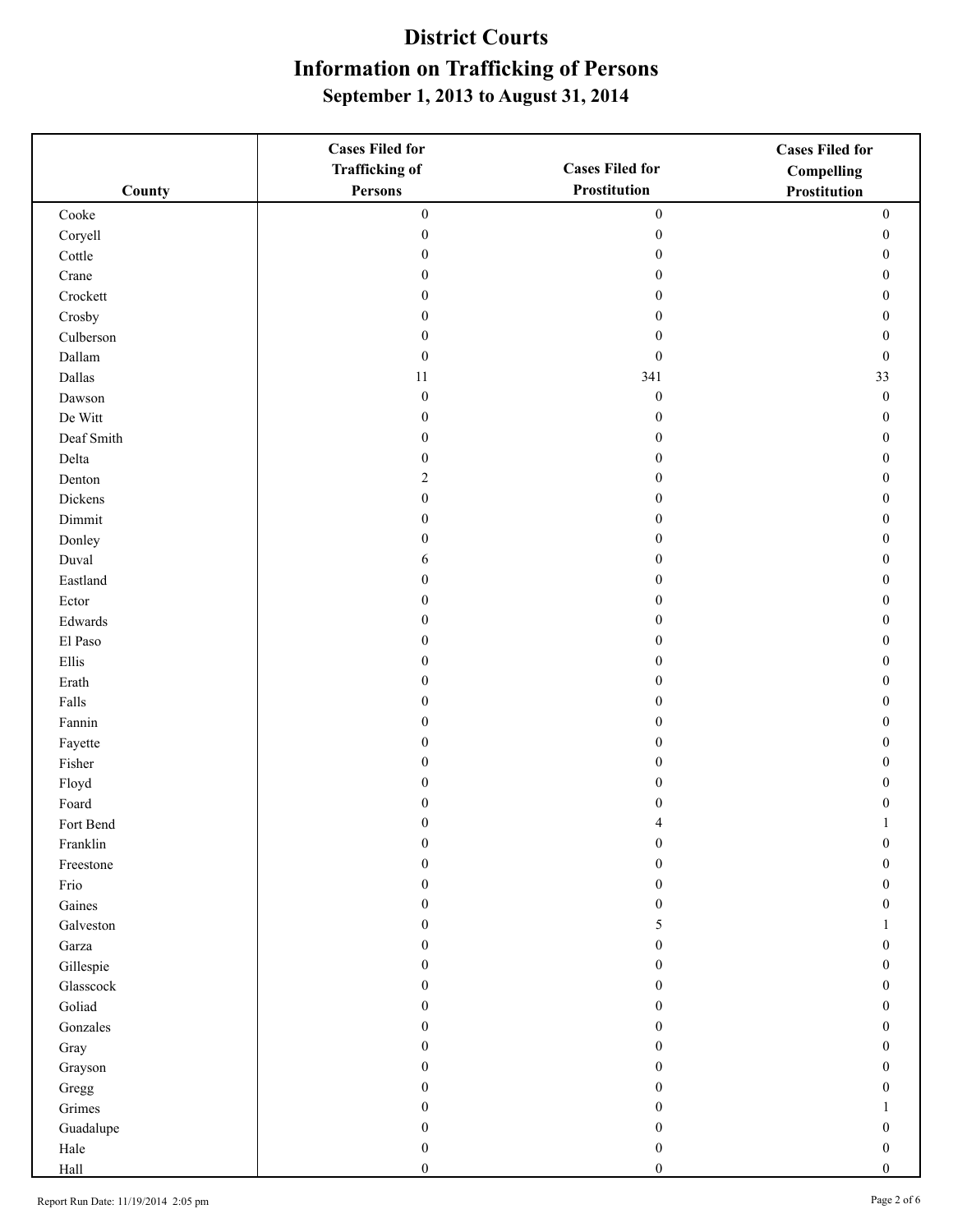|            | <b>Cases Filed for</b>               |                                      | <b>Cases Filed for</b>               |
|------------|--------------------------------------|--------------------------------------|--------------------------------------|
|            | <b>Trafficking of</b>                | <b>Cases Filed for</b>               | Compelling                           |
| County     | Persons                              | Prostitution                         | Prostitution                         |
| Hamilton   | $\boldsymbol{0}$                     | $\boldsymbol{0}$                     | $\boldsymbol{0}$                     |
| Hansford   | $\boldsymbol{0}$                     | $\boldsymbol{0}$                     | $\boldsymbol{0}$                     |
| Hardeman   | 0                                    | $\mathbf{0}$                         | $\bf{0}$                             |
| Hardin     | $\boldsymbol{0}$                     | $\mathbf{0}$                         | $\mathbf{0}$                         |
| Harris     | $\overline{c}$                       | 386                                  | $40\,$                               |
| Harrison   | $\boldsymbol{0}$                     | $\boldsymbol{0}$                     | $\boldsymbol{0}$                     |
| Hartley    | $\boldsymbol{0}$                     | $\boldsymbol{0}$                     | $\boldsymbol{0}$                     |
| Haskell    | $\boldsymbol{0}$                     | $\boldsymbol{0}$                     | $\boldsymbol{0}$                     |
| Hays       | 2                                    |                                      | $\boldsymbol{0}$                     |
| Hemphill   | $\boldsymbol{0}$                     | $\Omega$                             | $\mathbf{0}$                         |
| Henderson  | $\boldsymbol{0}$                     | $\Omega$                             | $\boldsymbol{0}$                     |
| Hidalgo    | $\boldsymbol{0}$                     | $\theta$                             | $\boldsymbol{0}$                     |
| $\rm Hill$ | $\boldsymbol{0}$                     | $\theta$                             | $\boldsymbol{0}$                     |
| Hockley    | 0                                    | $\mathbf{0}$                         | $\boldsymbol{0}$                     |
| Hood       | 0                                    | $\mathbf{0}$                         | $\bf{0}$                             |
| Hopkins    | 3                                    | $\Omega$                             | $\mathbf{0}$                         |
| Houston    | $\overline{0}$                       | $\theta$                             | $\boldsymbol{0}$                     |
| Howard     |                                      |                                      | 1                                    |
| Hudspeth   | $\boldsymbol{0}$                     | $\boldsymbol{0}$                     | $\boldsymbol{0}$                     |
| Hunt       | 0                                    | $\theta$                             | $\boldsymbol{0}$                     |
| Hutchinson | $\boldsymbol{0}$                     | $\mathbf{0}$                         | $\mathbf{0}$                         |
| Irion      | $\overline{0}$                       | $\theta$                             | $\boldsymbol{0}$                     |
| Jack       | $\boldsymbol{0}$                     | $\theta$                             | $\boldsymbol{0}$                     |
| Jackson    | $\boldsymbol{0}$                     | $\theta$                             | $\boldsymbol{0}$                     |
| Jasper     | 0                                    | $\theta$                             | $\boldsymbol{0}$                     |
| Jeff Davis | 0                                    | $\theta$                             | $\boldsymbol{0}$                     |
| Jefferson  | $\boldsymbol{0}$                     |                                      | $\mathbf{0}$                         |
| Jim Hogg   | 0                                    | $\Omega$                             | $\mathbf{0}$                         |
| Jim Wells  | $\mathbf{0}$                         | $\theta$                             | $\boldsymbol{0}$                     |
| Johnson    | $\mathbf{0}$                         | $\theta$                             | $\boldsymbol{0}$                     |
| Jones      | 0                                    | $\Omega$                             | $\mathbf{0}$                         |
| Karnes     | $\boldsymbol{0}$                     | $\boldsymbol{0}$                     | $\boldsymbol{0}$                     |
| Kaufman    | 0                                    | $\Omega$                             | $\mathbf{0}$                         |
| Kendall    | 0                                    | $\Omega$                             | $\boldsymbol{0}$                     |
| Kenedy     | $\boldsymbol{0}$                     | $\theta$                             | $\boldsymbol{0}$                     |
| Kent       | $\boldsymbol{0}$                     | $\boldsymbol{0}$                     | $\boldsymbol{0}$                     |
| Kerr       | $\boldsymbol{0}$                     | $\mathbf{0}$                         | $\mathbf{0}$                         |
| Kimble     | 0                                    | $\Omega$                             | $\mathbf{0}$                         |
| King       | 0                                    | $\Omega$                             | $\mathbf{0}$                         |
| Kinney     | $\overline{0}$                       | $\Omega$                             | $\mathbf{0}$                         |
| Kleberg    | $\boldsymbol{0}$                     | $\Omega$                             | $\boldsymbol{0}$                     |
| Knox       | 0                                    | $\theta$                             | $\boldsymbol{0}$                     |
| La Salle   | 0                                    | $\mathbf{0}$                         | $\boldsymbol{0}$                     |
| Lamar      | $\mathbf{0}$                         | $\theta$                             | $\mathbf{0}$                         |
| Lamb       | 0                                    | $\Omega$                             | $\mathbf{0}$                         |
| Lampasas   | $\boldsymbol{0}$                     | $\theta$                             | $\boldsymbol{0}$                     |
| Lavaca     | $\boldsymbol{0}$<br>$\boldsymbol{0}$ | $\boldsymbol{0}$<br>$\boldsymbol{0}$ | $\boldsymbol{0}$<br>$\boldsymbol{0}$ |
| Lee        |                                      |                                      |                                      |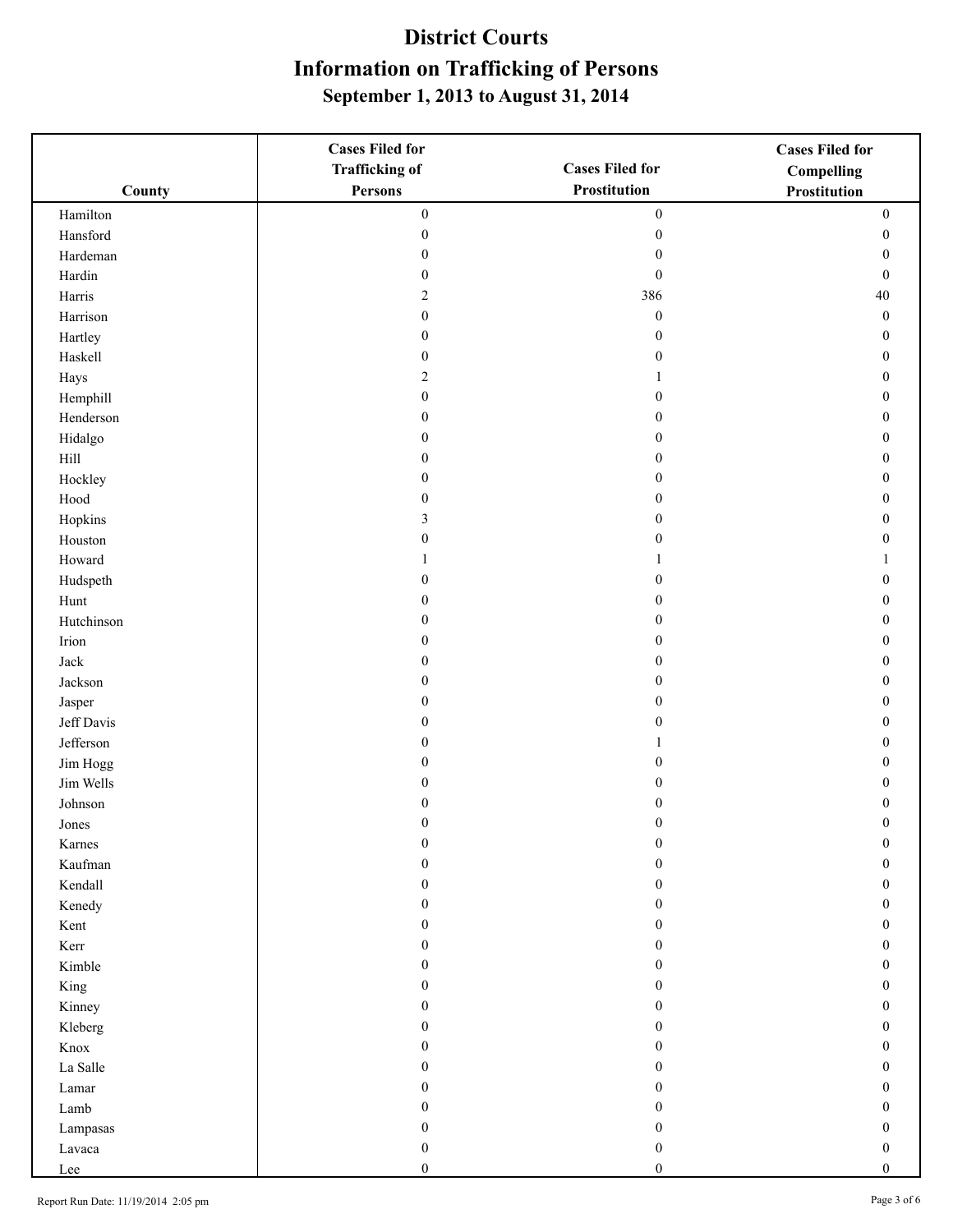|                       | <b>Cases Filed for</b> |                        | <b>Cases Filed for</b> |
|-----------------------|------------------------|------------------------|------------------------|
|                       | <b>Trafficking of</b>  | <b>Cases Filed for</b> | Compelling             |
| County                | <b>Persons</b>         | Prostitution           | <b>Prostitution</b>    |
| Leon                  | $\boldsymbol{0}$       | $\boldsymbol{0}$       | $\boldsymbol{0}$       |
| Liberty               | $\boldsymbol{0}$       | $\boldsymbol{0}$       | $\boldsymbol{0}$       |
| Limestone             | $\boldsymbol{0}$       | $\boldsymbol{0}$       | $\boldsymbol{0}$       |
| Lipscomb              | $\boldsymbol{0}$       | $\mathbf{0}$           | 0                      |
| Live Oak              | $\mathbf{0}$           | $\theta$               | 0                      |
| Llano                 | $\boldsymbol{0}$       | $\boldsymbol{0}$       | $\theta$               |
| Loving                | $\boldsymbol{0}$       | $\mathbf{0}$           | $\boldsymbol{0}$       |
| Lubbock               | $18\,$                 | $\overline{2}$         | 26                     |
| Lynn                  | $\boldsymbol{0}$       | $\boldsymbol{0}$       | $\boldsymbol{0}$       |
| Madison               | 6                      | $\Omega$               | $\mathbf{0}$           |
| Marion                | $\boldsymbol{0}$       | $\theta$               | $\theta$               |
| Martin                | $\boldsymbol{0}$       | $\mathbf{0}$           | $\theta$               |
| Mason                 | $\boldsymbol{0}$       | $\boldsymbol{0}$       | $\boldsymbol{0}$       |
| Matagorda             | $\boldsymbol{0}$       | $\boldsymbol{0}$       | $\mathbf{0}$           |
| Maverick              |                        |                        |                        |
| McCulloch             | $\boldsymbol{0}$       | $\boldsymbol{0}$       | $\boldsymbol{0}$       |
| McLennan              | $\boldsymbol{0}$       | $\mathbf{0}$           | $\boldsymbol{0}$       |
| McMullen              | $\boldsymbol{0}$       | $\boldsymbol{0}$       | $\boldsymbol{0}$       |
| Medina                | $\boldsymbol{0}$       | $\mathbf{0}$           | $\boldsymbol{0}$       |
| Menard                | $\boldsymbol{0}$       | $\theta$               | $\mathbf{0}$           |
| Midland               | $\boldsymbol{0}$       | $\mathbf{0}$           | 0                      |
| Milam                 | $\boldsymbol{0}$       | $\theta$               | 0                      |
| Mills                 | $\boldsymbol{0}$       | $\theta$               | 0                      |
| Mitchell              | $\boldsymbol{0}$       | $\theta$               | 0                      |
| Montague              | $\boldsymbol{0}$       | $\theta$               | 0                      |
| Montgomery            | $\boldsymbol{0}$       |                        | 3                      |
| Moore                 | $\boldsymbol{0}$       | $\theta$               | $\theta$               |
| Morris                | 0                      | $\theta$               | 0                      |
| Motley                | $\mathbf{0}$           | $\theta$               | 0                      |
| Nacogdoches           | $\mathbf{0}$           | $\theta$               | 0                      |
| Navarro               | 0                      | $\theta$               | $\mathbf{0}$           |
| Newton                | $\boldsymbol{0}$       | $\boldsymbol{0}$       | $\boldsymbol{0}$       |
| Nolan                 | $\boldsymbol{0}$       | $\theta$               | 0                      |
| Nueces                | 0                      | $\theta$               | 0                      |
| Ochiltree             | $\boldsymbol{0}$       | $\mathbf{0}$           | 0                      |
| Oldham                | $\boldsymbol{0}$       | $\boldsymbol{0}$       | $\boldsymbol{0}$       |
| Orange                | 0                      | $\mathbf{0}$           | $\mathbf{0}$           |
| Palo Pinto            | 0                      | $\mathbf{0}$           | 0                      |
| Panola                | 0                      | $\theta$               | 0                      |
| Parker                | $\overline{0}$         | $\theta$               | 0                      |
| Parmer                | $\boldsymbol{0}$       | $\mathbf{0}$           | 0                      |
| Pecos                 | 0                      | $\theta$               | 0                      |
| $\operatorname{Polk}$ |                        | $\Omega$               | 0                      |
| Potter                | 0                      |                        | 0                      |
| Presidio              | 0                      | 0                      | 0                      |
| Rains                 | 0                      | $\theta$               | 0                      |
| Randall               | $\boldsymbol{0}$       | $\theta$               | $\boldsymbol{0}$       |
| Reagan                | $\boldsymbol{0}$       | $\boldsymbol{0}$       | $\boldsymbol{0}$       |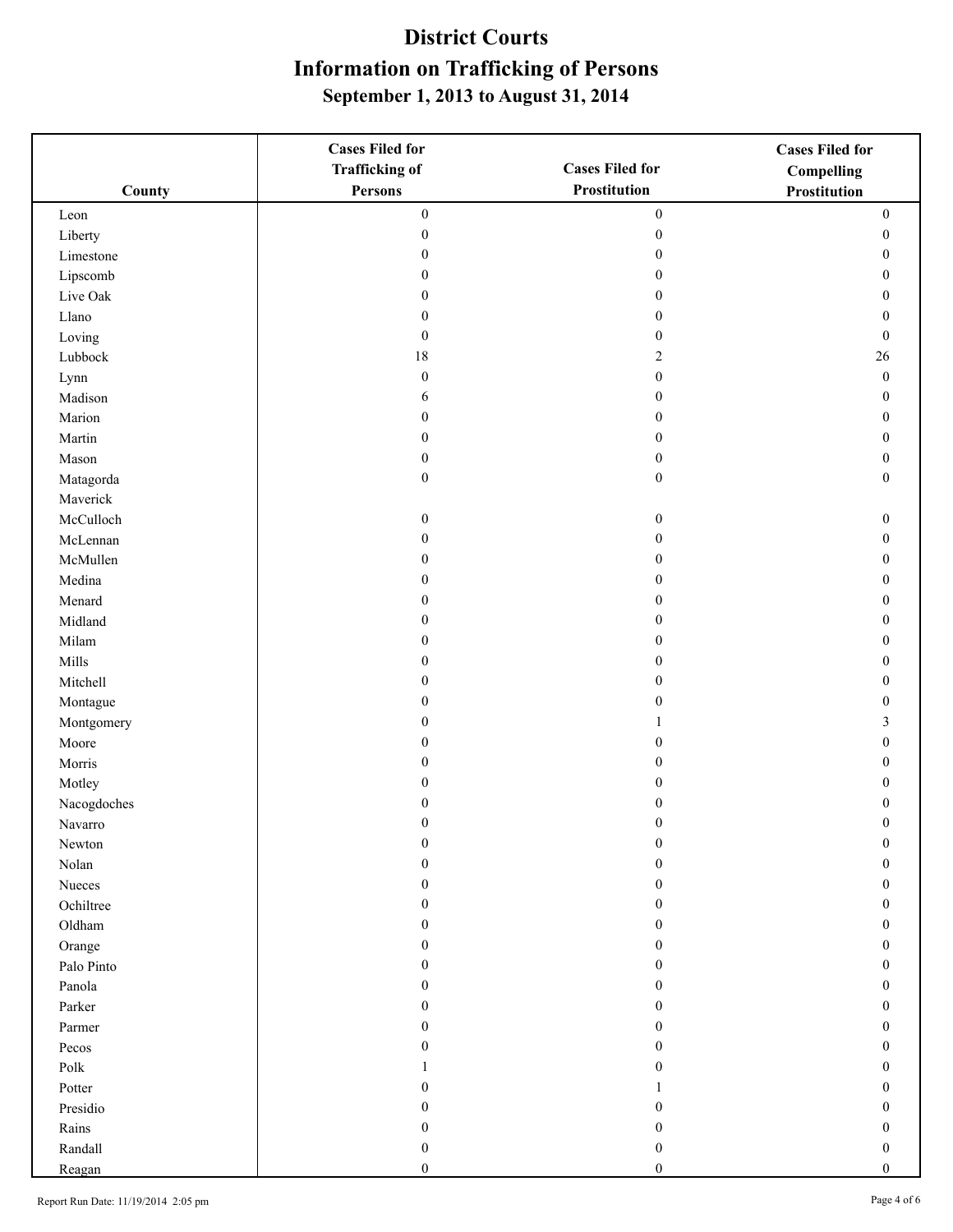|               | <b>Cases Filed for</b> |                        | <b>Cases Filed for</b> |
|---------------|------------------------|------------------------|------------------------|
|               | <b>Trafficking of</b>  | <b>Cases Filed for</b> | Compelling             |
| County        | Persons                | Prostitution           | Prostitution           |
| Real          | $\boldsymbol{0}$       | $\boldsymbol{0}$       | $\boldsymbol{0}$       |
| Red River     | $\boldsymbol{0}$       | $\boldsymbol{0}$       | $\boldsymbol{0}$       |
| Reeves        | 0                      | $\boldsymbol{0}$       | $\boldsymbol{0}$       |
| Refugio       | 0                      | $\mathbf{0}$           | $\mathbf{0}$           |
| Roberts       | $\overline{0}$         | $\mathbf{0}$           | $\boldsymbol{0}$       |
| Robertson     | $\boldsymbol{0}$       | $\theta$               | $\boldsymbol{0}$       |
| Rockwall      | $\boldsymbol{0}$       | $\theta$               | $\boldsymbol{0}$       |
| Runnels       | 0                      | $\boldsymbol{0}$       | $\boldsymbol{0}$       |
| Rusk          | 0                      | $\mathbf{0}$           | $\boldsymbol{0}$       |
| Sabine        | $\boldsymbol{0}$       | $\Omega$               | $\mathbf{0}$           |
| San Augustine | $\overline{0}$         | $\mathbf{0}$           | $\mathbf{0}$           |
| San Jacinto   | $\overline{0}$         | $\theta$               | $\mathbf{0}$           |
| San Patricio  |                        | $\theta$               | $\boldsymbol{0}$       |
| San Saba      | 0                      | $\mathbf{0}$           | $\boldsymbol{0}$       |
| Schleicher    | 0                      | $\mathbf{0}$           | $\boldsymbol{0}$       |
| Scurry        | 0                      | $\mathbf{0}$           | $\mathbf{0}$           |
| Shackelford   | 0                      | $\theta$               | $\boldsymbol{0}$       |
| Shelby        | $\boldsymbol{0}$       | $\theta$               | $\boldsymbol{0}$       |
| Sherman       | $\boldsymbol{0}$       | $\boldsymbol{0}$       | $\boldsymbol{0}$       |
| Smith         | $\boldsymbol{0}$       | $\theta$               | $\boldsymbol{0}$       |
| Somervell     | $\boldsymbol{0}$       | $\mathbf{0}$           | $\mathbf{0}$           |
| <b>Starr</b>  | $\overline{0}$         | $\Omega$               | $\mathbf{0}$           |
| Stephens      | $\boldsymbol{0}$       | $\theta$               | $\boldsymbol{0}$       |
| Sterling      | $\boldsymbol{0}$       | $\theta$               | $\boldsymbol{0}$       |
| Stonewall     | $\boldsymbol{0}$       | $\theta$               | $\boldsymbol{0}$       |
| Sutton        | 0                      | $\mathbf{0}$           | $\boldsymbol{0}$       |
| Swisher       | 0                      | $\boldsymbol{0}$       | $\mathbf{0}$           |
| Tarrant       | 0                      | $42\,$                 | 11                     |
| Taylor        | 0                      | $\boldsymbol{0}$       | $\boldsymbol{0}$       |
| Terrell       | $\mathbf{0}$           | $\mathbf{0}$           | $\boldsymbol{0}$       |
| Terry         | 0                      | $\Omega$               | $\mathbf{0}$           |
| Throckmorton  | $\boldsymbol{0}$       | $\boldsymbol{0}$       | $\boldsymbol{0}$       |
| Titus         | 0                      | $\Omega$               | $\boldsymbol{0}$       |
| Tom Green     | 0                      | 0                      | $\boldsymbol{0}$       |
| Travis        | $\overline{c}$         |                        | $\overline{c}$         |
| Trinity       | $\boldsymbol{0}$       | 9                      | 1                      |
| Tyler         | 0                      | $\mathbf{0}$           | $\boldsymbol{0}$       |
| Upshur        | 0                      | $\Omega$               | $\mathbf{0}$           |
| Upton         | 0                      | $_{0}$                 | $\overline{0}$         |
| Uvalde        | 0                      | 0                      | $\boldsymbol{0}$       |
| Val Verde     | 0                      | $\Omega$               | $\boldsymbol{0}$       |
| Van Zandt     | 0                      | 0                      | $\boldsymbol{0}$       |
| Victoria      | 0                      | 0                      | $\overline{c}$         |
| Walker        | 0                      | $_{0}$                 | $\mathbf{0}$           |
| Waller        | 0                      | $_{0}$                 | $\overline{0}$         |
| Ward          | 0                      | 0                      | $\boldsymbol{0}$       |
| Washington    | $\boldsymbol{0}$       | $\boldsymbol{0}$       | $\boldsymbol{0}$       |
| Webb          | $\boldsymbol{0}$       | $\boldsymbol{0}$       | $\boldsymbol{0}$       |